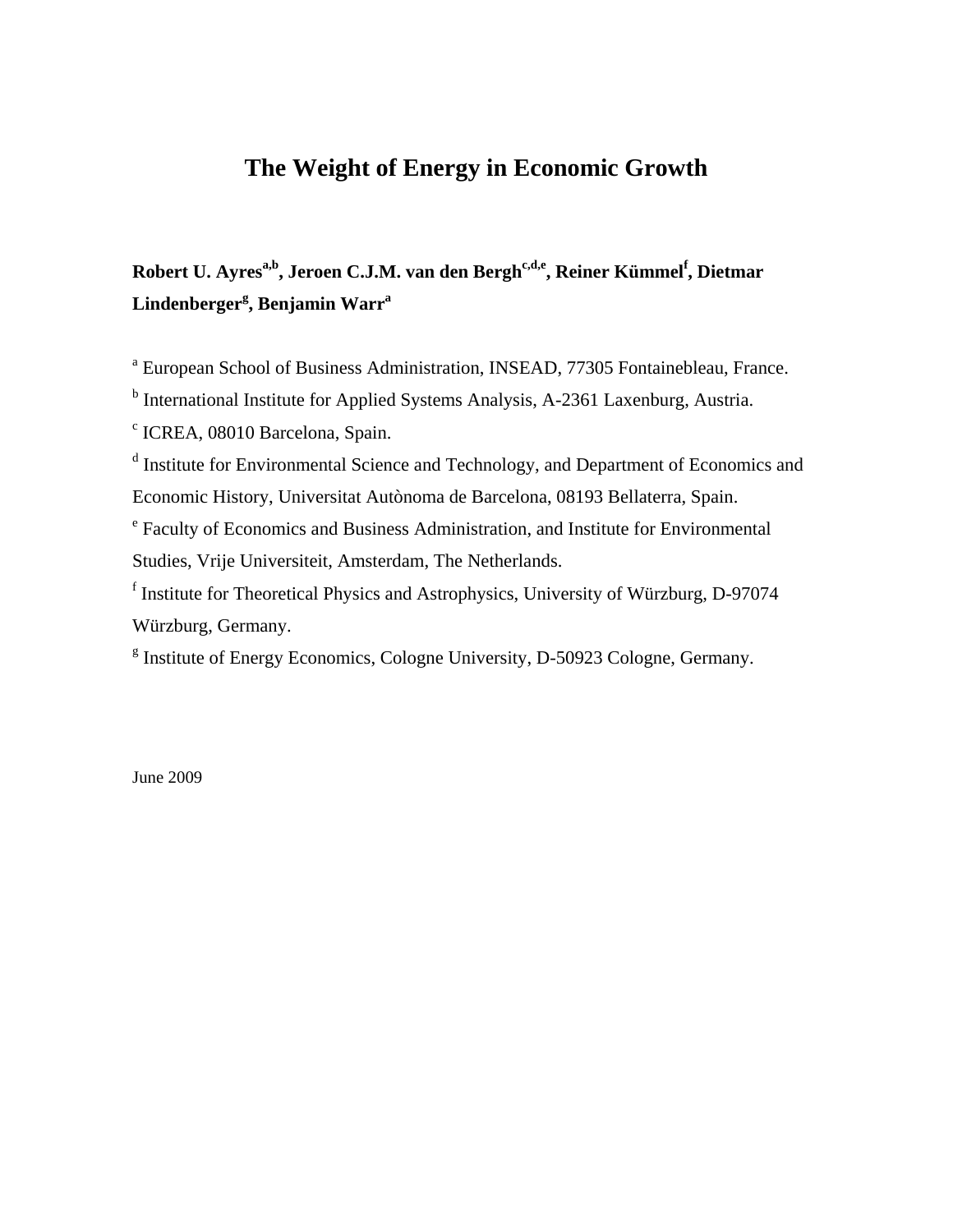### **Abstract**

According to neoclassical economic theory, growth can – and will – continue at past rates regardless of the availability or cost of energy. This bizarre conclusion follows from the widespread assumption in economic models that capital and labor are the only important factors of production. That assumption can be traced to a textbook "theorem" which says that the output elasticity of energy in the economy must be proportional to the cost share of energy in the GDP. Since primary energy accounts for a very small fraction of the GDP – around 5 percent – it seems to follow that it cannot be an important factor of production. We argue that both ends of that proposition are wrong: the original "cost-share theorem" was derived for an oversimplified economic model that is not applicable to the real world. It follows that (1) energy is actually a much more important factor of production than its small cost share would indicate, and (2) that perpetual future growth cannot safely be assumed. A future scenario of shrinking reserves of fossil fuels and an increasingly stringent climate policy, with associated rising energy prices, has very negative implications for economic growth worldwide. We argue that "recovery" in the sense of returning to pre-crisis growth rates is unlikely.

### **Keywords:**

Cost share, Energy, Economic growth, Limits to growth, Production.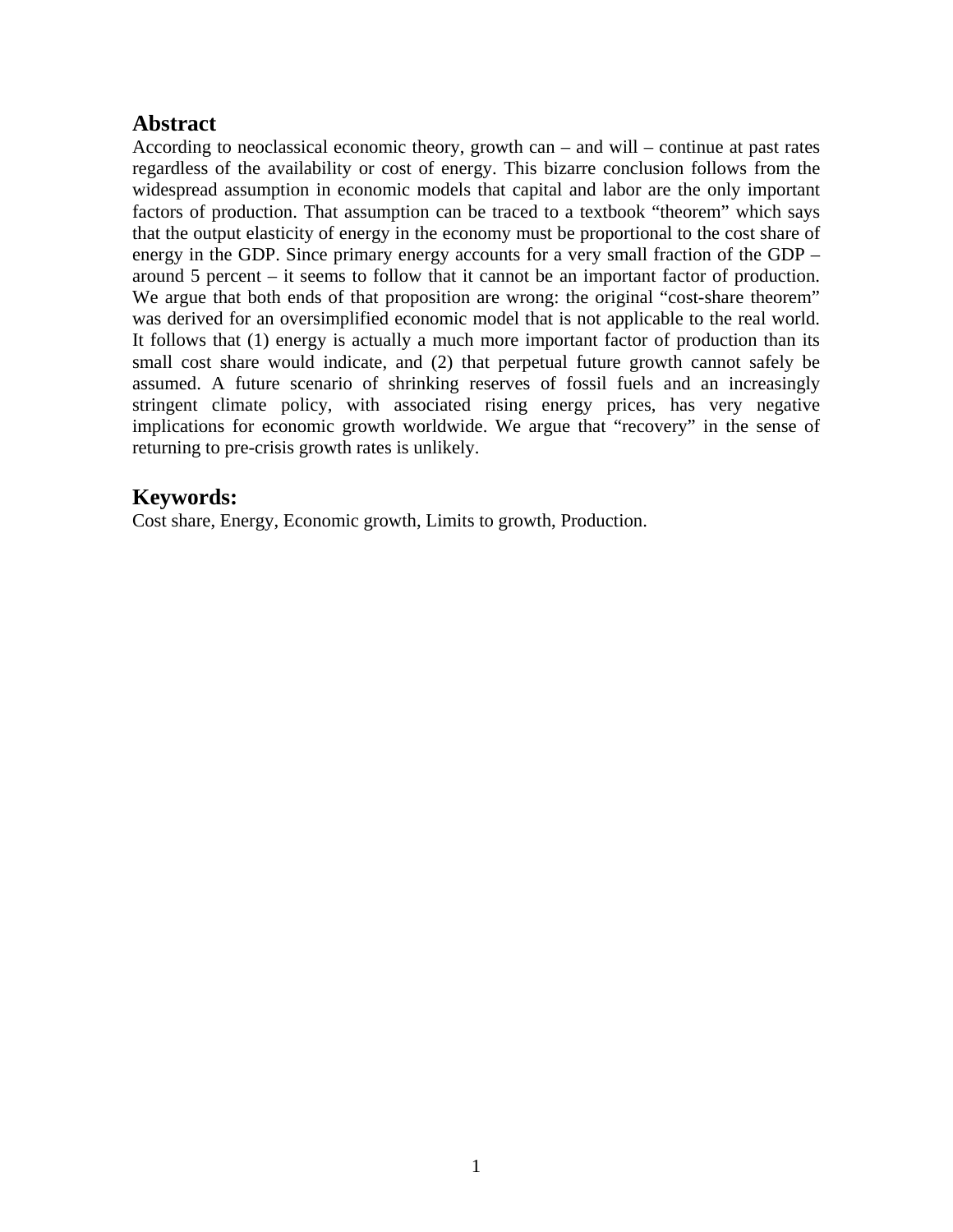#### **1. Introduction**

Virtually all of economic growth theory since (1,2) assumes that GDP growth per capita is driven partly by capital deepening, but mostly by an underlying, though unexplained longterm growth dynamic commonly interpreted as "technological progress". Modern theorists mostly attribute growth to an accumulation of "knowledge capital" (3,4). In either case, the driver of growth is uni-directional: up only. The standard theory of growth – as distinct from business cycle theory – does not reflect energy availability or prices and cannot explain declines (except as a consequence of reduced labor hours, which really are a consequence not a cause of the decline).

Nonetheless, economic declines (recessions) are a fact of economic life. While some past recessions may be attributable to non-economic events such as wars, others, including the present example, have evidently been caused by the collapse of "bubbles", which are unquestionably economic phenomena (5, 6). Given that the "Dot-Com" bubble of 1998- 2000 and the real estate bubble of 2003-2007 were not predicted, or even recognized, by most economists until after the collapse, how much credence can we give to another very standard forecast of standard uni-directional energy-free growth theory: namely that there are not limits to growth and our grandchildren will be a lot richer than we are? We argue, on the contrary, that it is not safe to assume that long-term growth will continue along the historical "track" and that future growth, especially in the industrial world, at best will be much slower than in the past.

#### **2. Energy: the neglected factor of production**

There is good reason to doubt that past GDP growth per capita is entirely explained by capital accumulation or non-specific knowledge accumulation. In the first place, those factors of production rarely, if ever, decline, as noted above. More important, the standard classification of the national accounts divides all payments into just two categories: payments to labor (wages, salaries) and payments to capital (interest, dividends, rents and royalties). Nevertheless, while the national accounts do not reflect payments to or from a category called "energy", it is obvious that neither labor nor capital can function without inputs of energy, either as food or animal feed, or as fuel for engines, or electric power for light, communications and appliances of all sorts. In other words, a flow of energy, in some form, is just as essential for economic output (production) as capital or labor. It should, logically, be regarded as a factor of production, along with labor and capital.

Yet energy has been largely ignored by economic theory, since the first attempts at quantification by the French Physiocrats in the eighteenth century (7). The physiocrats regarded agriculture as the basis of every economy, and agriculture was – for them  $-$  a function of land and labor (including labor by working animals). The energy inputs to the land by sun and rain were never considered separately. Their value was hidden in the value of arable land. Similarly, the value of the solar energy (actually exergy<sup>1</sup>) embodied in fossil fuels is implicitly assumed to be reflected in the price, and thus in the profits to mine owners and oil companies. In the past, these energy-related rents have been both hidden and very small, considered as a fraction of GDP, because the energy resources in question were abundant.

That situation has continued, even though coal and later oil became increasingly important and dominant inputs to economic activity in the past two centuries. The first attempts to treat energy as an explicit factor of production was a response to economic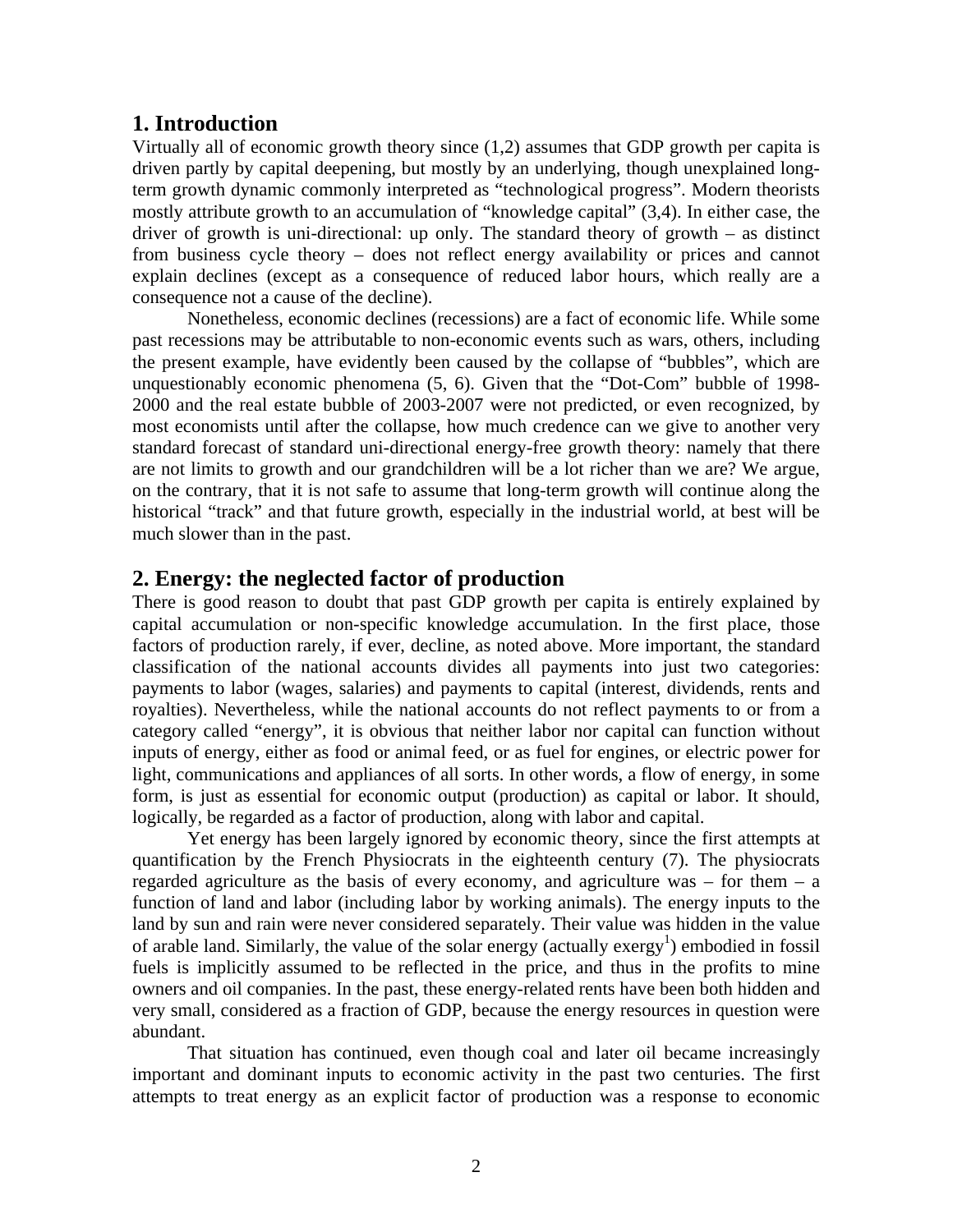concerns raised by the Arab oil embargo and the accompanying "energy crisis" of 1973-74 and again by the Iranian Revolution in 1979-1980. Both associated price spikes were followed by deep recessions. Several economists introduced the KLEM production function, where K refers to capital, L to labor, E to energy and M to materials (8, 9, 10, 11). But the measurement difficulties were not resolved at the time, or since. Moreover, several critics, notably Denison (12), the "dean" of growth accountants, argued that energy prices could not have a significant impact on GDP because the cost share of energy (and materials) in the national accounts was so small – only 4 or 5 percent for most OECD countries.

#### **3. The cost-share confusion**

The Denison criticism was widely accepted, but it was based on a drastically oversimplified model of the economy: namely an economy consisting of a single sector producing a single product serving both as a consumption good and as a capital good. Mankiw (13, p.30) imagines an economy consisting of a large number of small bakeries producing bread from rented capital and rented labor. In such an economy, it is an easy textbook exercise to show that each input factor (capital and labor) will be used in proportion to its marginal productivity. In this simple model economy it follows that the output elasticity (close to a measure of marginal productivity) of each factor will be exactly equal to its share of all costs (payments to capital and labor), i.e. to its cost share in the national accounts. We call this the "cost-share theorem".

The strange logic of the above argument might have been challenged back in the early 1980s, except for the fact that the cost shares of capital and labor for the US economy have been relatively constant at 0.3 and 0.7 respectively throughout the twentieth century. Thus the equality between cost shares and output elasticities also justifies the standard Cobb-Douglas (C-D) production function. This empirical observation has seemed like confirmation both of the over-simplified model-economy used to derive the cost-share theorem, and the use of the C-D function in economic forecasting models.

However the single-sector, single-good model is clearly unrealistic. When the economy is considered as a multi-sector, multi-good system, it becomes obvious that the impact of a cut in one essential input can have a much bigger effect on the whole economy than its cost share. Raw material inputs go only to the primary extractive sectors, even though value is added by a sequence of downstream sectors. If an *essential* input to the primary sector is absent, and if there is no substitute, the whole system must fail. For instance, consider the example of Schelling (14). He supposes that US agricultural output drops by a factor of two, due to some climate disaster. The quantitative loss to the economy *from that sector alone* would be fairly small. Since agriculture accounts for only about 4 percent of US GDP, he notes that a 50 percent loss would only be 2 percent of US GDP (disregarding price increases). That loss, as Schelling notes, might be made up thanks to a single year's economic growth – if the growing economy had only a single sector producing a single product.

But in the real multi-sector economy, an impact to the agricultural sector would also be felt by food and beverage processors, truckers, wholesalers, retailers, hotels and restaurants, not to mention consumers. The overall loss to the economy would be many times greater than the 2 percent attributable to loss of agricultural output alone. Presumably a good applied general equilibrium model with an input-output structure, would capture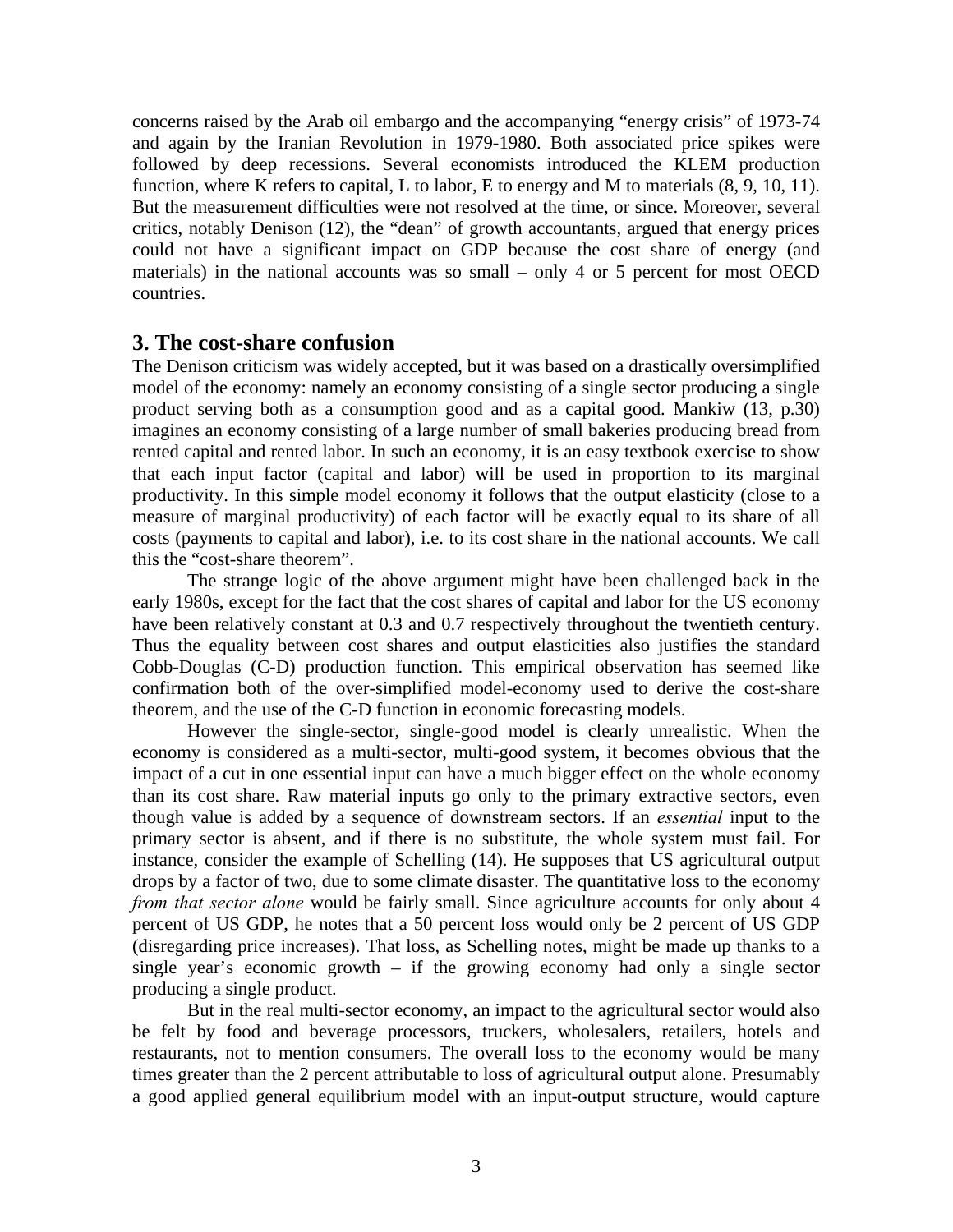these indirect impacts. But certainly the overall impact of a 50 percent drop in agricultural output would be a lot greater than 2 percent of the GDP.

Similarly, a few years ago petroleum inputs to the economy also accounted for around 4 percent of the US GDP. Schelling's argument, as applied to agriculture would apply equally to oil. Suppose oil inputs were cut by a factor of two, as in Schelling's agricultural example. The overall impact in that hypothetical case would also be 2 percent of GDP. But in the real, multi-sector economy, a 50 percent cut in petroleum supplies would cut oil refinery output and petrochemical output. Car, truck and air transportation would be cut by virtually the same amount (because there is no immediate, practical substitute for liquid hydrocarbon fuels) and all other sectors depending on non-electrified transportation services would be affected to a similar degree. The overall impact on the economy, as captured by a good general equilibrium model would be far greater than 2 percent. The multiplier effect in this case would probably be closer to a factor of ten, if not more. Putting it another way, *the marginal productivity (output elasticity) of petroleum must be far greater than its tiny cost share*.

It turns out that the traditional cost share theorem as taught in textbooks is not even true for a single sector economy if there are constraints on input factor combinations. Traditionally, labor and capital are assumed to be perfectly substitutable, but, in reality, the range of substitutability is fairly narrow. There is an optimal ratio: too much labor, or too little, will result in under-utilization of labor or of machines, respectively.

This is equally true in the three factor case. We know that both capital and labor would be totally unproductive without a flow of energy (exergy) to nourish the workers and drive the machines and computers. For instance, in the bakery case, we postulate a need for fuel gas for the bakery ovens. And suppose we insist that there is a certain fixed requirement of gas fuel by each oven. If the flow of fuel is too great it will be wasted (or even harmful – the baker will be poisoned or the bread will be burnt). More generally, suppose the optimal requirements of capital, labor and energy can be expressed as functional relationships, such as ratios.<sup>2</sup> Again, this implies non-substitutability, except perhaps over a narrow range.

To make a long story short, it turns out that the simple "cost-share theorem" is not valid. The output elasticity of each of the three factors depends not only on the cost share of the factor but also on the "shadow prices" due to technological constraints. The bottom line is that the output elasticity need not be equal to the cost share. It can be much larger (or smaller). The revised version of the cost-share theorem is derived in the Appendix.

### **4. Energy and economic growth**

As we have mentioned earlier, shortages and price spikes must have a negative impact on economic growth. A suitably modified theory of growth should be able to explain the many observations of growth slowdowns following price spikes (15, 16).

Parenthetically, it seems very likely to us that the very high oil prices during the spring and summer of 2008 hastened the end of the real-estate price boom by squeezing household expenditures at a time when many people already had big credit card debts and no savings, which in turn, caused an uptick in foreclosures. That may have triggered the financial meltdown, which followed from the realization that mortgage-based securities could not be priced realistically, which meant that many financial institutions and banks were over-leveraged.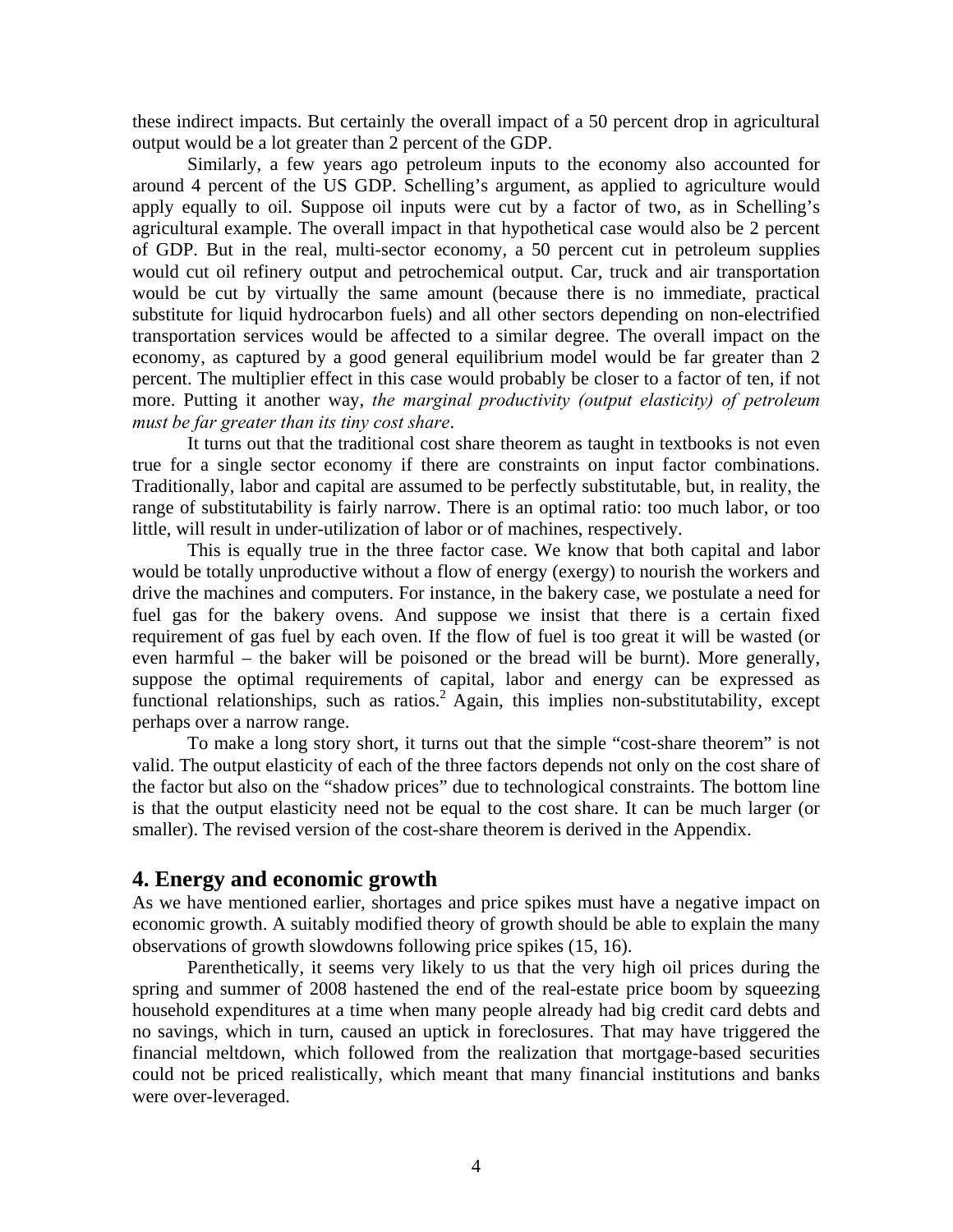More important, in the long run, the forthcoming advent of "peak oil", whether it has already happened or whether it occurs ten or twenty years in the future, must have a significant negative impact on future global economic growth. The reason is that energy in general, and oil in particular, are essential to virtually all economic activity, with marginal productivity (output elasticity) far greater than its still small – though increasing – cost share. As the prices of oil and oil substitutes rise, the demand for energy intensive products will fall, as happened in the autumn of 2008. That brings the price of oil temporarily back down, which encourages renewed consumption but discourages investment in energy conservation measures that depend on higher prices. This, in turn, delays needed economic adjustment while accelerating the onset of the next crisis.

In a realistic multi-sector, multi-product economy we find that the output elasticity of an *essential* (non-substitutable) input, like petroleum, or more generally, energy, tends to be much larger than its cost-share, whereas the output elasticity of labor tends to be much smaller than its cost share. This discrepancy can be interpreted in a more down-to-earth way. It can be argued that raw (unskilled) labor is over-priced in modern economies whereas flows of energy, especially petroleum, have been relatively under-priced up to now. This suggests a connection with the policy proposal to shift taxes from labor to energy, as a means of environmental regulation with an additional benefit, namely reducing labor market distortions and thus lowering average unemployment rates (17). Indeed, past studies may have underestimated the potential of such a policy due to underrating the role of energy.

The non-equality of output elasticities and cost shares has important consequences for the standard theory of economic growth. The first implication is that the standard Cobb-Douglas production function must be discarded because it assumes that output elasticities are equal to cost shares and that the latter are constant. Dropping this assumption implies that the output elasticities of factor inputs must be functions of all the input variables, namely capital, labor and energy or energy services. (18) have shown that the simplest functional form for a production function that allows for non-constant output elasticities, takes into account the energy flows in a physically plausible way, and permits an explicit parametric formulation of the constraints, is the so-called LINEX production function.

 When growth theory is suitably modified to reflect the true importance of energy as an input, it turns out that the primary driver of growth, apart from capital deepening, is the increasing supply of "useful work" (mechanical work, chemical work, electrical work, etc.) in the economy (19-22). This has been a consequence of two past trends: (1) the discovery of oil (and gas) reserves, and (2) the increasing efficiency of conversion of primary energy (fossil fuels) into various forms of useful work, such as electric power and motive power.

The advent of "peak oil" means that, as the supply of oil and gas cannot be expected to continue to increase in the future, driving energy prices down – as it did for most of the last two centuries – future economic growth will depend more than in the past on technological progress, especially in the area of increasing energy (exergy) efficiency in the economy. Yet, the rate of exergy efficiency increase (in the US, at least) has been slowing down since the 1970s. The bottom line, here, is that either US economic growth will slow down permanently (with global consequences) or effective measures to increase the rate of increase of exergy efficiency must be undertaken to compensate for the coming decline in natural resource availability. An additional problem is that energy conservation and improved efficiency will invite rebound effects from both consumers and producers, which will partly undo the original reductions in energy use  $(23)$ .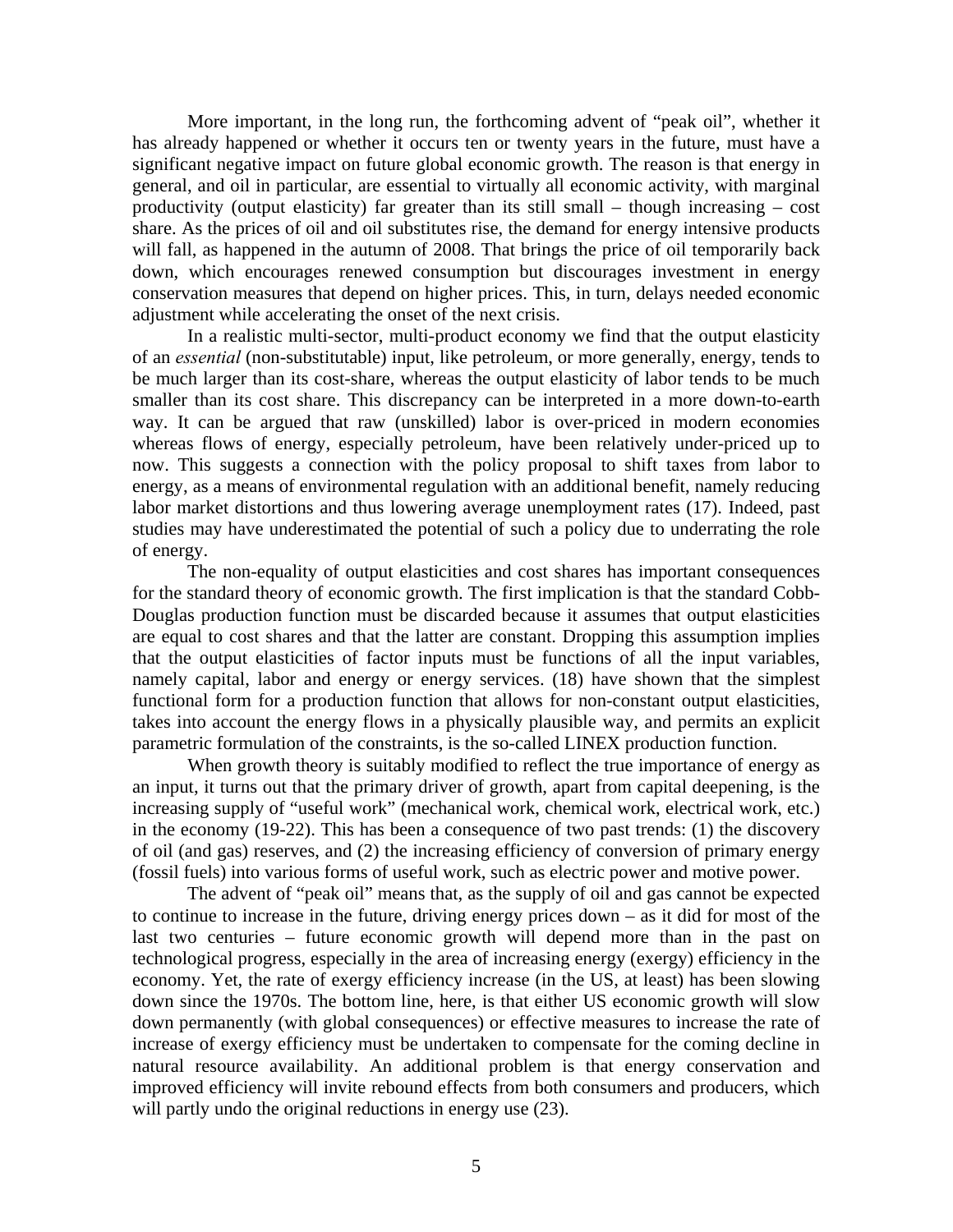### **5. Conclusions**

The non-equivalence of cost shares and output elasticities has enormous consequences for the analysis of economic growth in the presence of energy and environmental constraints. For instance, the underpricing of energy (exergy) resources accounts for our "addiction" to oil (as President Bush put it) and our over-dependence on the internal combustion engine. This, in turn, accounts for most of the atmospheric pollution, especially of greenhouse gases (GHGs), that has accompanied our global industrialization process. It further accounts for the logical inference that energy taxes or pollution taxes (or both) may be the way forward in terms of confronting the challenge of climate change by reducing GHG emissions.

The assumption of painless and perpetual GDP growth implies (to some) that "our grand-children will be a lot richer than we are". This proposition must be challenged and discarded for at least two reasons. In the first place, it depends on the assumption that growth will continue as in the past, even if energy becomes scarce and ever more expensive. The rather standard assumption that economic growth is independent of energy availability must be discarded. It is not tenable.

The second reason for challenging this proposition is that it depends on the false assumption that GDP is truly a measure of human welfare (24-26). Yet it is clear already that climate change will impose huge environmental damages, due to more intense storms, floods, rising sea levels, the onset of new diseases (because micro-organisms evolve faster than large animals develop immunity) and mass migrations from threatened areas. Moreover, the economic activities undertaken to prevent repair or compensate for damages – fighting new diseases, building fences to keep out refugees or dikes to protect coastal cities, for example – will increase the GDP, without increasing anyone's welfare. Indeed, there is now a very real potential for resource wars, as nations try to secure long-term energy supplies for themselves (27). Many believe that the Iraq war was such an attempt.

In summary, we believe that the future will not be a straightforward continuation of past trends. Deeper consideration is needed.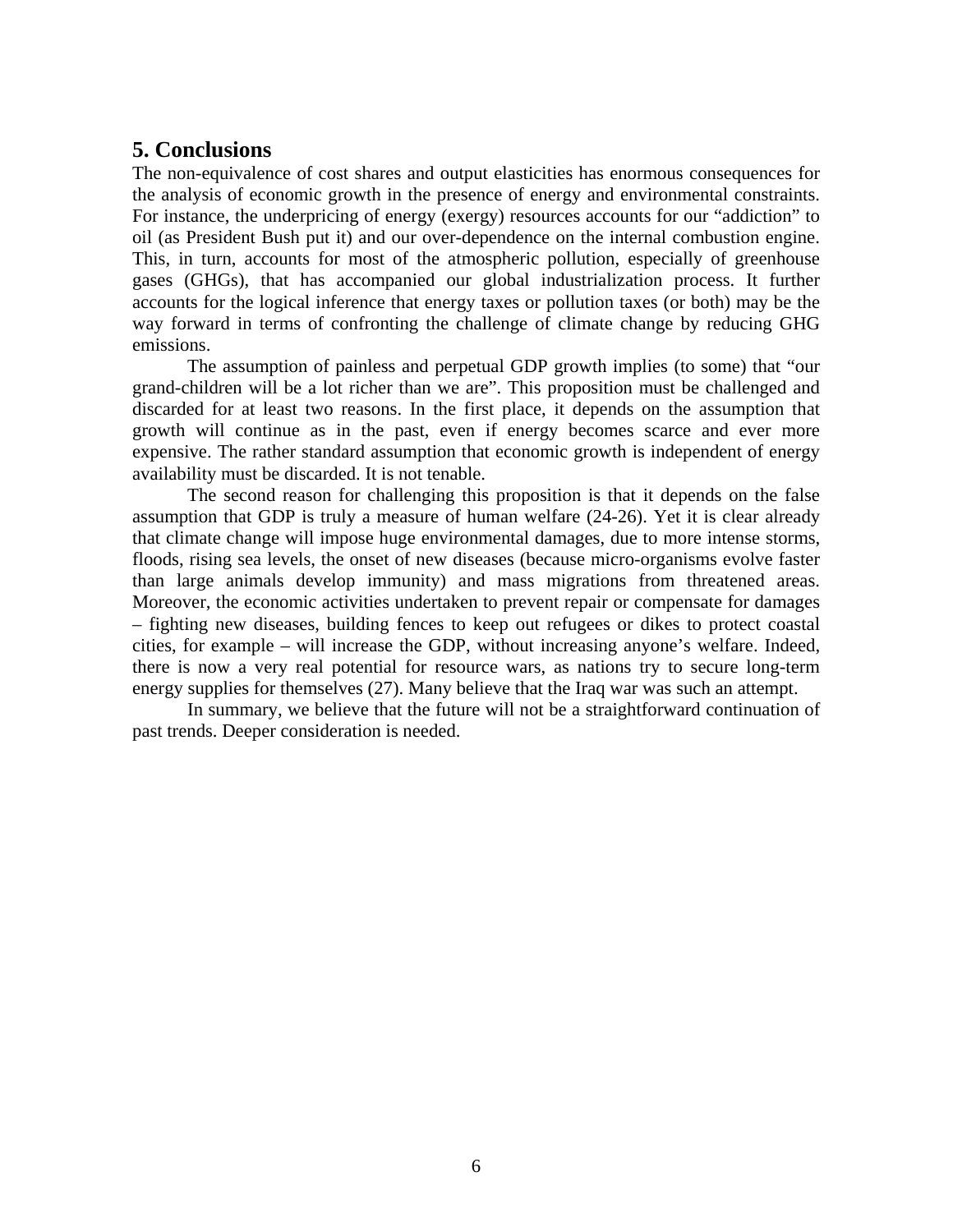#### **Appendix: Economic equilibrium under technological constraints**

Suppose an economic system produces output *Y* with three factors of production  $X_1, X_2, X_3$ , whose combinations are subject to technological constraints, labeled by the index *a* and expressed by the equations  $f_a(X_1, X_2, X_3, t) = 0$  with the help of slack variables. Then profit maximization under constant returns to scale results in three equilibrium conditions

$$
\varepsilon_i = \frac{X_i}{Y} \frac{\partial Y}{\partial X_i} = \frac{X_i (p_i + s_i)}{\sum_{i=1}^3 X_i (p_i + s_i)} \qquad i = 1, 2, 3.
$$
\n
$$
(1)
$$

These conditions relate the output elasticities  $\epsilon_i$  of factors  $X_i$  to market prices  $p_i$  per factor unit and the factor shadow prices

$$
s_i = -\sum_a \frac{\mu_a}{\mu} \frac{\partial f_a}{\partial X_i} \qquad i = 1, 2, 3.
$$

where  $\mu_a$  and  $\mu$  are the Lagrange multipliers of the technological and fixed-cost constraint equations in the optimization calculus. Thus, the output elasticities in eq. (1) are equal to "shadowed" cost shares. (Intertemporal utility optimization yields that for decreasing marginal utility of consumption, *dU/dC*<0, the shadow price of capital contains an additional term proportional to the time derivative of *dU/dC*. This term vanishes in linear approximation.)

If there were no technological constraints, all Lagrange multipliers  $\mu_a$  would be zero, the shadow prices  $s_i$  would vanish, and one would have the usual factor cost shares on the r.h.s of eq. (1). In the presence of technological constraints and non-zero shadow prices, on the other hand, the ratios  $\mu_a/\mu$  of Lagrange multipliers are finite and functions of the output elasticities  $\varepsilon$ *i*. The dependence of the shadow prices on the output elasticities prevents the calculation of the latter from the equilibrium conditions.

If the production factors are capital, labor, and energy(exergy) there are two technological constraints on the combinations of these factors:

- 1) One cannot feed more energy into the machines of the capital stock than they are designed for. Or, in other words, the degree of capacity utilization of the capital stock cannot exceed one.
- 2) The state of technology determines the possible degree of automation which cannot be exceeded by combinations of capital and energy that substitute for routine labor in the process of automation.

The detailed equations for constraints and shadow prices are presented at http://www.ewi.uni-koeln.de/fileadmin/user/WPs/ewiwp0802.pdf, where it is also shown how output elasticities and the LINEX function are calculated independently from the equilibrium conditions.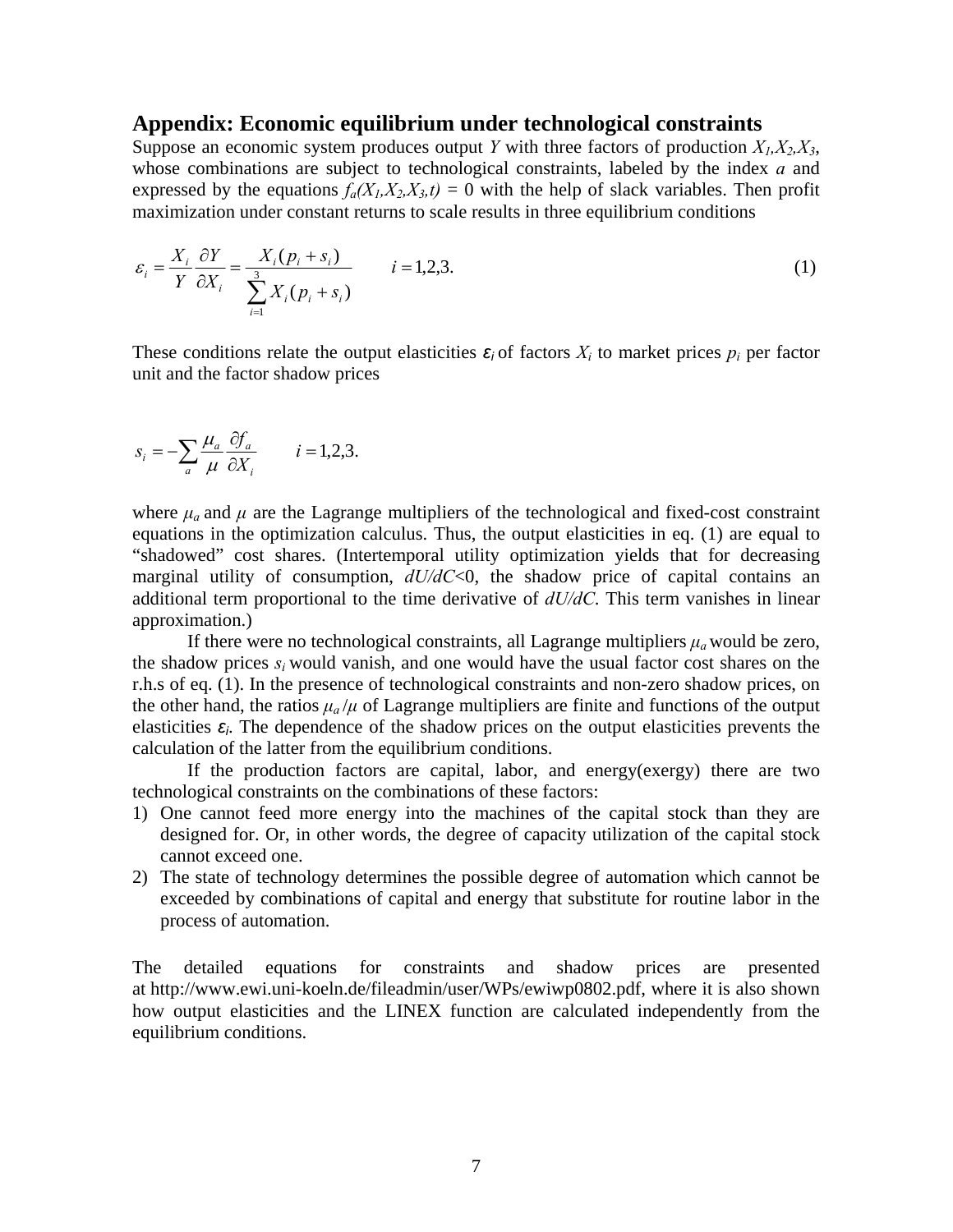#### **Notes**

1

<sup>1</sup> Exergy is defined as available energy, meaning energy that can do physical work. More precisely, it is the maximum work that can be done by a system reversibly approaching thermodynamic equilibrium. It is what most people mean when they speak of energy. Whereas energy is conserved and cannot be used up, exergy is destroyed by transformation processes (as entropy increases).

<sup>2</sup> Evidently the constraints are somewhat "fuzzy", which is probably why their importance has been overlooked. Capital-labor relationships and capital exergy relationships are more like distribution functions, with a range of possible GDP output values around a central peak. Substitution of inputs is possible within a narrow range. It is evident that the economy at any point in time does require all three factors to be present in reasonable proportions.

#### **References**

- 1. Solow RM (1956) A contribution to the theory of economic growth. *Quart J Econ* 70: 65-94.
- 2. Solow RM (1957) Technical change and the aggregate production function. *Rev Econ Statist* 39: 312-320.
- 3. Romer PM (1990) Endogenous technological change. *J Polit Economy* 98(5): S71-S102.
- 4. Romer PM (1994) The origins of endogenous growth. *J Econ Perspect* 8(1): 3-22.
- 5. Kindleberger CP (1989) *Manias, Panics and Crashes: A History of Financial Crises,* 2nd ed. (Basic Books, New York).
- 6. Streeter WJ (1984) *The Silver Mania* (D. Reidel/Kluwer, Dordrecht).
- 7. Hall CAS, Lindenberger D, Kümmel R, Kroeger T, Eichhorn W (2001). The need to reintegrate the natural sciences with economics. *BioSci* 51: 663-73.
- 8. Hudson EA, Jorgenson DW (1974) U.S. energy policy and economic growth 1975-2000. *Bell J Econ* 5: 461-514.
- 9. Jorgenson DW (1978). The role of energy in the US economy. *Nat Tax J* 31: 209-220.
- 10. Jorgenson DW (1984) The role of energy in productivity growth. *Amer Econ Rev* 74 (2): 26-30.
- 11. Berndt ER, Wood DO (1979) Engineering and econometric interpretations of energycapital complementarity. *Amer Econ Rev* 69: 342-354.
- 12. Denison EF (1979). Explanations of declining productivity growth. *Survey of Current Business* 59(Part II): 1-24.
- 13. Mankiw NG (1997) *Macroeconomics*. (Worth Publishing, London).
- 14. Schelling TC (1997) The cost of combatting global warming. *Foreign Aff* 76(6): 8-14.
- 15. Hamilton JD (1983). Oil and the macroeconomy since World War II. *J Polit Economy*  91: 228-248.
- 16. Hamilton JD (2003) What is an oil shock? *J Econometrics* 113: 363-398.
- 17. Patuelli R, Nijkamp P, Pels E (2005) Environmental tax reform and the double dividend: A meta-analytical performance assessment. *Ecolog Econ* 55(4): 564-583.
- 18. Kümmel R, Henn J, Lindenberger D (2002). Capital, labor, energy and creativity: modeling innovation diffusion. *Struct Change Econ Dynam* 13: 415-433.
- 19. Ayres RU, Ayres LW, Warr B (2003) Exergy, power and work in the US economy, 1900-1998. *Energy* 28(3): 219-273.